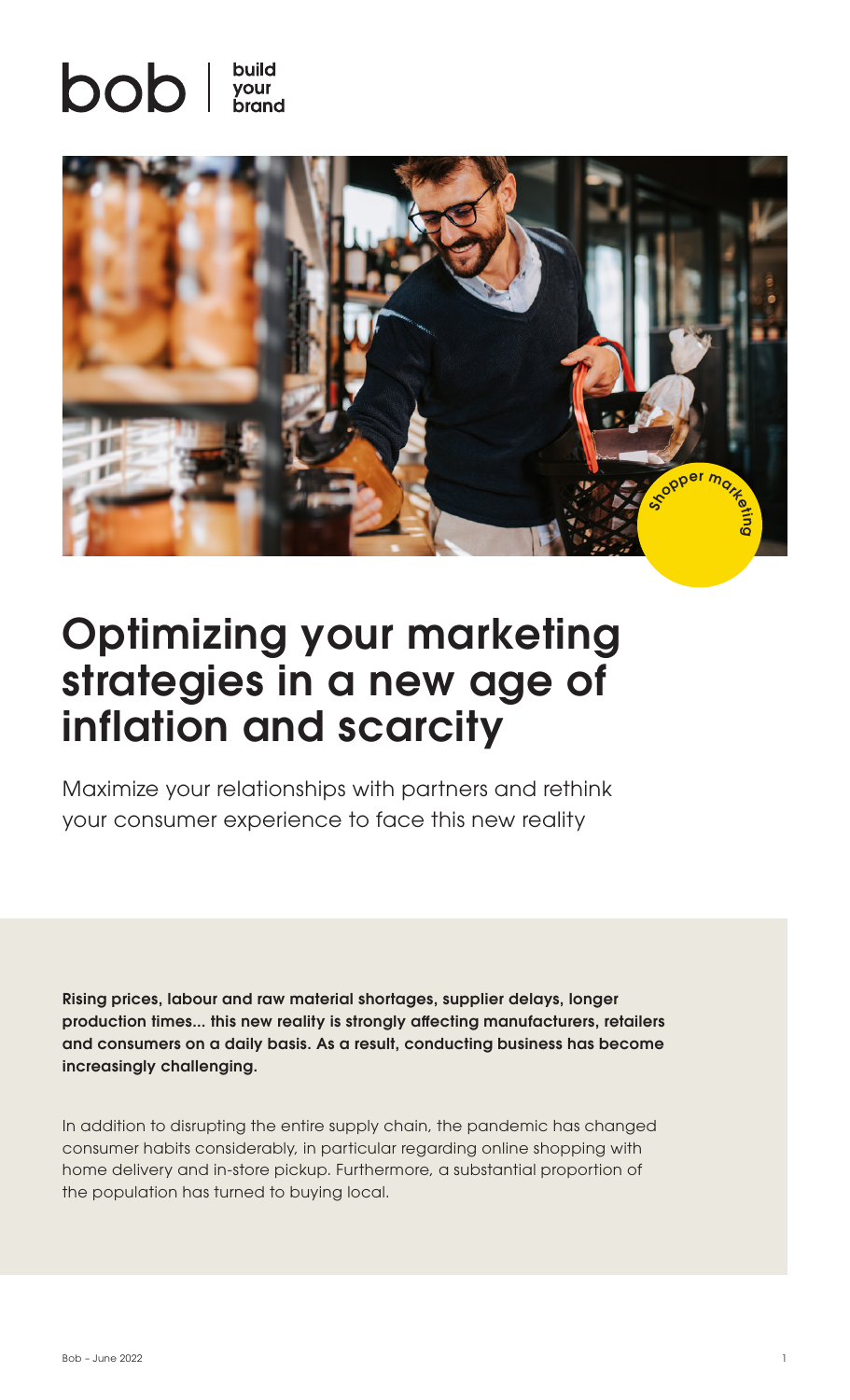The sources of this movement vary from one generation to another, ranging from a sense of patriotism to wanting to save the planet. In the midst of this, the agency has become a frontline guide capable of positively responding to consumer concerns.

#### **Reinventing business models**

In response to this new, post-pandemic reality, it's important that we collaborate and start a dialogue to ensure that manufacturers fully understand retailers' business goals. Coming together in this way is even more crucial considering that consumers want to shop at a single point of contact located as close as possible to their home, not to mention the enormous pressure on retailers to stock a wide range of products, notably local ones.

Here too, experts, especially shopper marketing experts, are essential resources for success. The knowledge, proficiency and expertise of agencies with respect to consumer behaviours and trends allow brands and retailers to enhance their activation strategies.

In addition to generating store traffic, we have to reinvent our activation strategies to increase reach and effectiveness.

By acting now on the consumer path to purchase, your brand becomes more relevant and you intercept your customer, rather than waiting for them to appear.